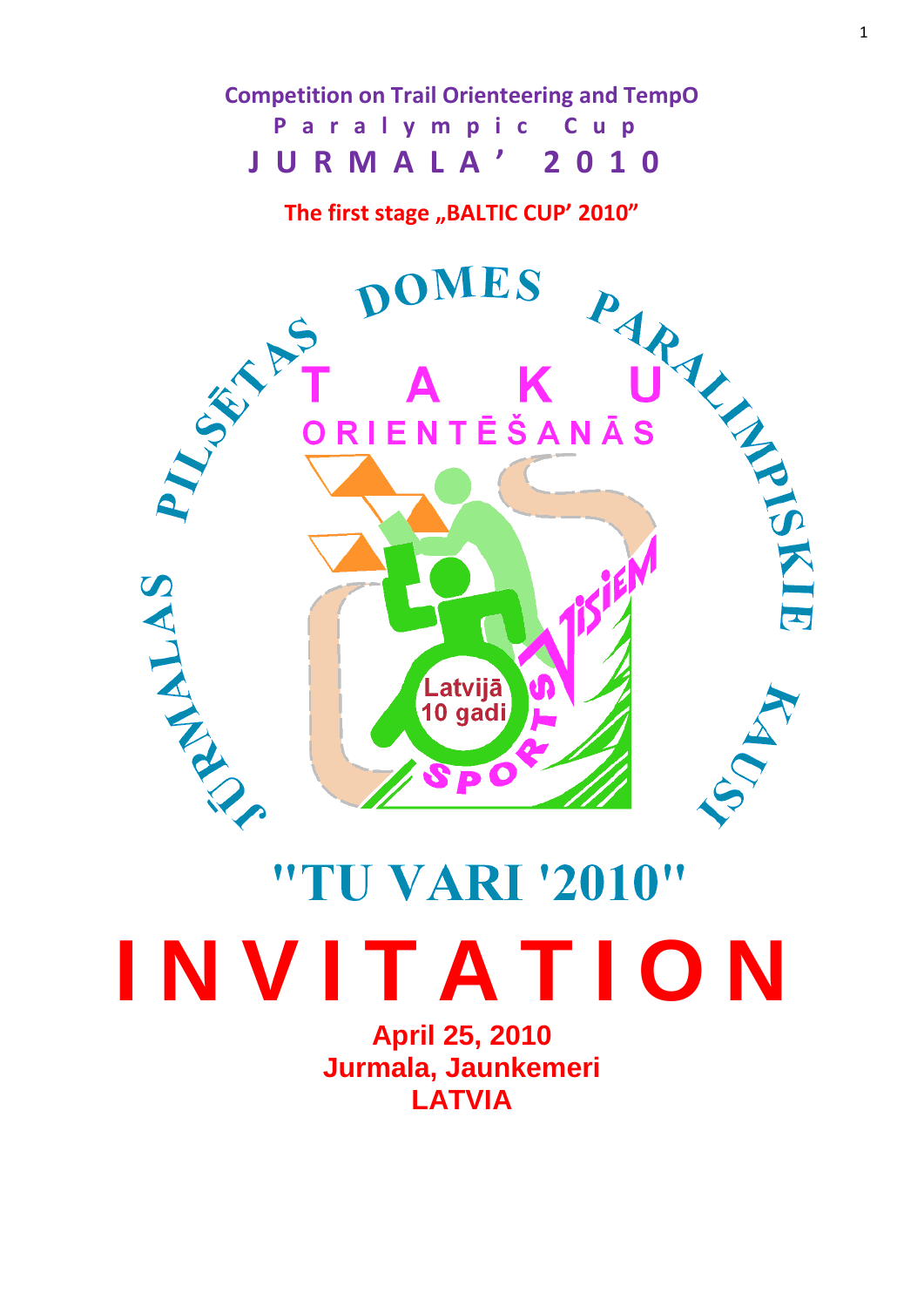#### **Competition passes, on April 25, 2010 in Jurmala, Jaunkemeri, Latvia**

#### **Event center**

The centre competition will be located in RRC "Jaunkemeri", 20 Kolkas Street, Jurmala, Latvia. **<http://www.jaunkemeri.lv/en/visi-kontakti-1290>**

# **Groups of participants**

- Paralympic group;
- Open group.

# **Team**

The quantity of participants in a Team is not limited, but not less than three paralympic participants from each country.

# **Programme**

 $10^{00}$ -11<sup>00</sup> a.m. Arrival and registration of participants.  $12^{00} - 1^{00}$ Start in Trail orienteering.  $2^{00}$ -3 TempO competition Approx.  $5^{00}$  p.m. Awarding

# **Terrain and Map**

Terrain: Terrain is a lot of tracks and a footpath. Dunes a microrelief with accurate forms. Map: Mapping in 2008 – 2010. Map symbols [ISSOM-2007.](http://lazarus.elte.hu/mc/specs/issom2007.pdf) Scale 1:4000, Height between a horizontal curve 2,5 м.

### **Entry application and payment**

Entry application **Till April, 20, 2010** Include: The **club name, Name and surname, year of a birth, group** *(Paralypic or opened)* E - mail: [orient@navigator.lv](mailto:orient@navigator.lv) Phone: **+ 371 29928638**

Pay **- 3 LVL** Young men are elderly till 19 years **– 1,5 LVL** *( 1 EUR ~ 0,7 LVL )* Payment in day competition Entry application after April, 20 or entry application was not send should **pay 200 %.**

### **[Awarding](res://\\ld1062.dll/type=1_word=����������)**

Diplomas and prizes in individual: - In both groups first three places; Cups of the City Jürmala municipal and diplomas for team:

For first three places:

### **[Accommodation](res://\\ld1062.dll/type=1_word=����������)**

If it is necessary to lodging for the night, then it is necessary to be informed with manager of RRC"Jaunkemeri" Phones:

**+371 67733522 +371 67733242**  e-mails: **[sanare@jaunkemeri.lv](mailto:sanare@jaunkemeri.lv)**